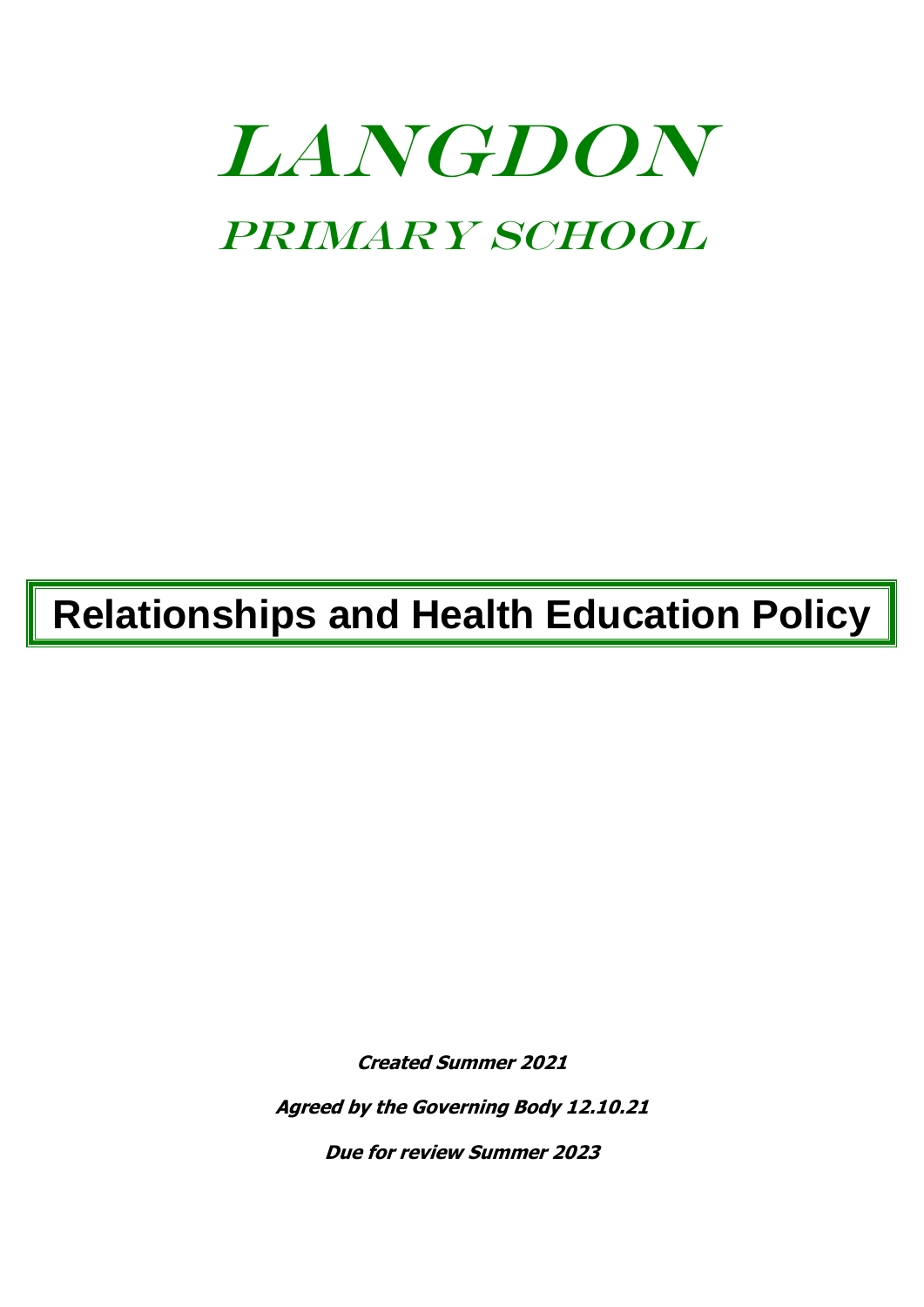### **Policy for Relationships and Health Education**

#### **1. Introduction**

In order to become happy, successful adults, pupils in our school need knowledge that will help them make informed decisions about their well-being, health and relationships. In teaching pupils this knowledge we aim to help them develop the capacity to make sound decisions, to know how and when to ask for help and to know where to access support. Our teaching includes online aspects of health and relationships since this is increasingly important in the 'internet age' where children have greater exposure to information than ever before and are able to access it outside the safety of the classroom of family context.

Teaching about relationships and health will, at times, be taught discretely (eg. in e-safety lessons) and at other times, within other curriculum subjects (eg. in science). There will also be much opportunity for pupils to learn about relationships and health in Personal, Social and Health Education activities, extra-curricular activities and in the wider curriculum.

At Langdon School we will teach relationships education and health education. At this school we have chosen to only teach the element of sex education that is in the science subject guidance of the National Curriculum.

This policy has been produced with reference to Department for Education guidance and in consultation with pupils, staff, parents and governors and as such reflects the ideas and opinions of all stakeholders and the local context in which they live.

#### **2. Relationships Education**

Relationships education focuses on the teaching of the fundamental building blocks and characteristics of positive, loving, caring relationships such as friendships, family relationships and relationships with other adults and children. There is an emphasis on teaching about healthy relationships that children are likely to encounter in order to enable them to form, from an early age, an understanding of the features of relationships that are likely to lead to happiness and security.

Children are taught what relationships are and what they look like, about stable friendships and family relationships and the diversity of these and about people who can help and support them.

Children are also taught the skills, virtues and values of kindness, consideration, generosity and respect; the importance of integrity, truthfulness and honesty; of resilience, courage and humility; of seeking and giving permission and the concept of personal privacy. They are also taught about personal space and boundaries and about appropriate and inappropriate or unsafe contact. Children are taught to respect themselves and others. They are taught how to keep themselves and others safe.

Children are taught that the principles of positive relationships apply online as well as in real life situations. They are taught how to work safely and respectfully online, how to protect themselves when sharing information and data and how to seek help and support if needed.

| angd<br>cnool<br>Primar<br>. | - du | Policy<br>hips.<br>catior<br>ano<br>Healtl |
|------------------------------|------|--------------------------------------------|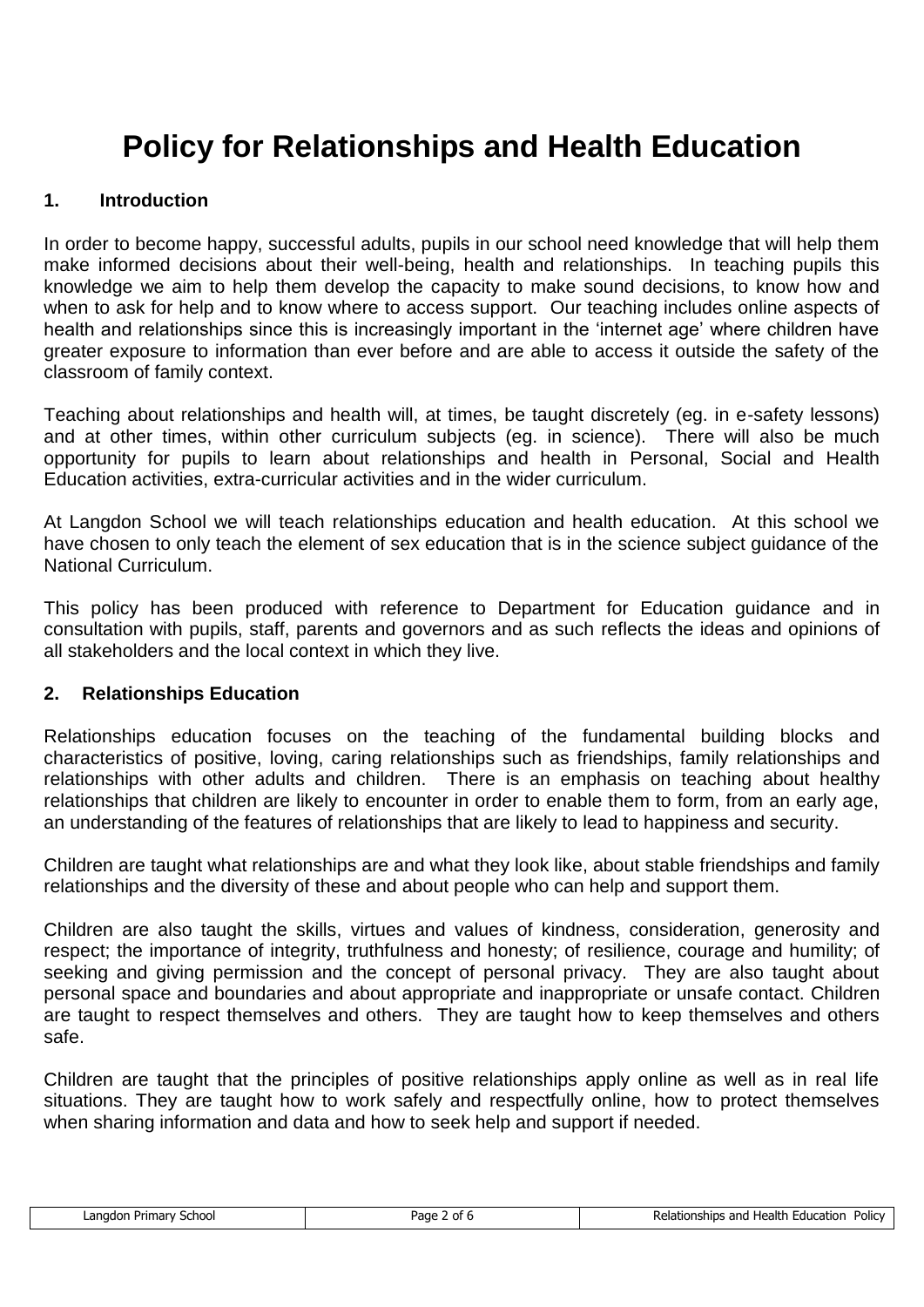Much of our work around relationships will help children understand that they are valued as individuals, are loved in many positive ways and will instil a feeling of positive self worth and emotional and mental well-being.

In line with statutory guidance to schools, pupils will have a good knowledge of the following subjects within relationships education:

- There are many types of families
- People who care for us
- Caring friendships
- Respectful relationships
- Online relationships and how to safely navigate them
- Being safe both online and in real life

#### **3. Health Education**

Health education focuses equally on the teaching of the characteristics of good physical health and mental well-being. We give our pupils information to help them make good decisions about their health and well-being and to be able to recognise what is an issue in themselves and how to seek advice, help and support if needed. We emphasize the link between good physical health and good mental well-being and how the two elements affect each other.

Pupils are taught about the benefits and importance of personal hygiene, regular exercise, good nutrition and sufficient sleep. Pupils will be encouraged to understand the normal range of emotions that everyone experiences and how to articulate their emotions and feelings proportionate to the situation they find themselves in.

Pupils are taught how to protect their own health and well-being and manage problems by taking preventative actions, maintaining good personal hygiene and through basic first aid.

We encourage our pupils to be active, to engage in exercise and to spend time outdoors. We recognise that there are many ways to be active and promote activities that happen outside of school, as well as inside school such as Scouting and Guiding movements, swimming, dance and gymnastics, for example. We particularly encourage children to spend reasonable amounts of time away from online activities and electronic devices.

We also address the negative effects of poor mental well-being in subjects such as isolation, unhappiness and bullying and share ways that children can ask for help and support where they need it.

In line with statutory guidance to schools, pupils will have a good knowledge of the following subjects within health education:

- Mental well-being
- Physical health and fitness
- Healthy eating
- Drugs, alcohol and tobacco
- Health and prevention
- Basic first aid
- Changing and growing
- Adolescence and puberty (including menstruation)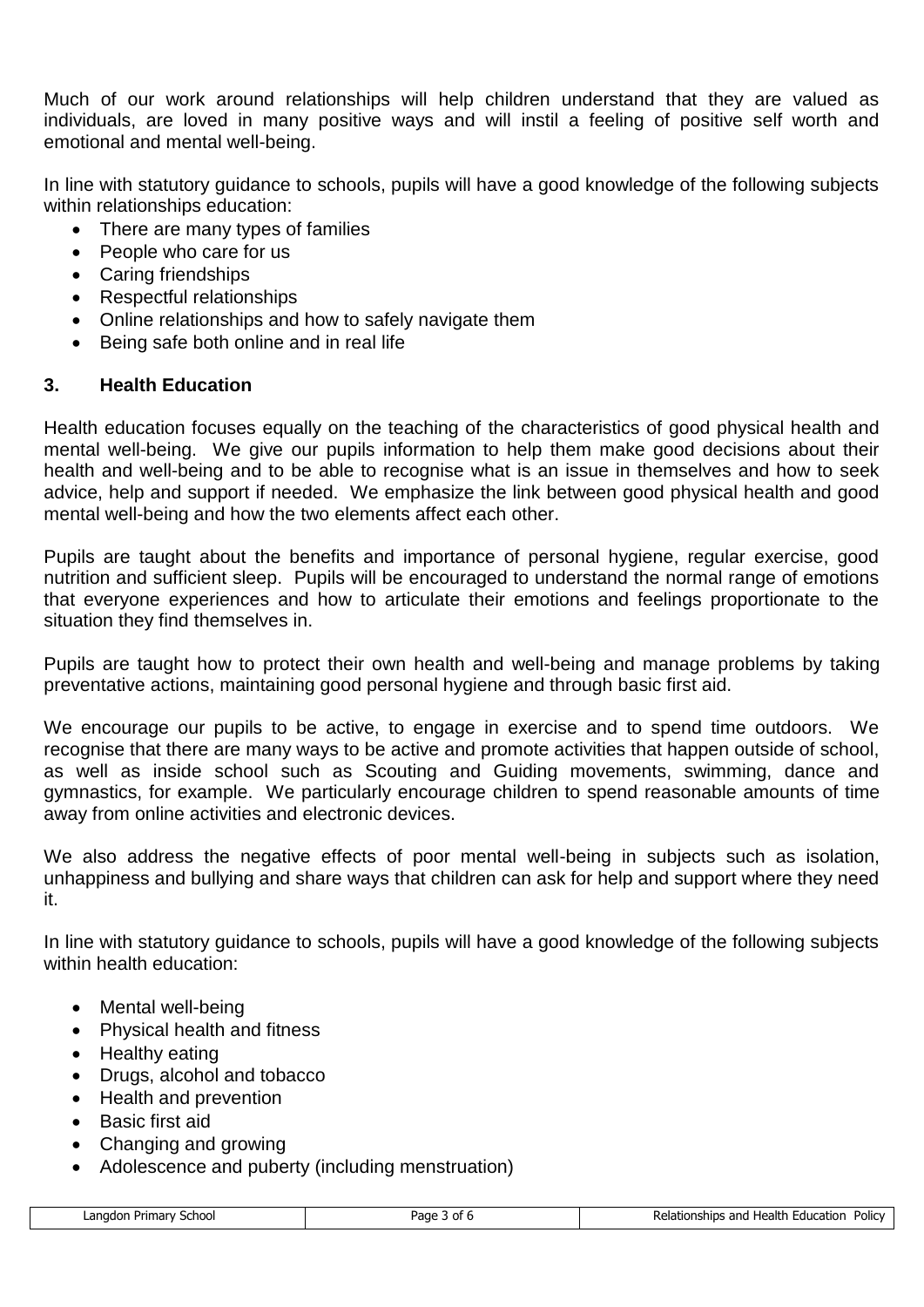#### • Internet safety and harms

#### **4. Sex Education**

At Langdon School we only teach the elements of sex education that are in the statutory guidance of the science aspect of the National Curriculum. The National Curriculum for Science includes subject content that support pupils' physical and emotional development effectively. Pupils are taught about the human body (external body parts, growth from birth to old age, puberty and reproduction) at an age appropriate level, preparing them for the changes that adolescence brings. When covering the scientific content of sex education, including in questions and informal discussions that may arise, we draw links with the importance of loving and stable relationships, referring to work covered elsewhere in relationships education.

#### **5. Scheme of work and teaching**

It is impossible to teach relationships and health in a meaningful way unless these two themes run through all that we do in school. School is a social environment where relationships are formed, tested and change and where our care includes pupils' health, safety and well-being as a priority. There is much opportunity for pupils to learn through real experiences both inside and outside of the classroom. There will be much teaching and learning that is not timetabled or planned but arises through real interaction in situations such as role modelling, developing friendships, offering support and advice and encouraging and rewarding achievements for example.

As with all taught subjects of the National Curriculum, at Langdon we have produced a progression map outlining our syllabus for relationships and health education, or the content to be taught linked to phases, ie. what will be taught and when. This map allows staff to track the progress of pupils in their learning and to determine what will be taught next following assessment of pupil and cohort needs. The content to be taught in each phase group is appropriate to the age of the pupils.

The progression map for Relationships and Health Education can be found on the school website or a copy can be obtained from the school office.

Classroom based staff are responsible for teaching relationships and health education to their usual class. They will decide on resources that will support the teaching after first assessing them to ensure they are appropriate to the age and maturity of the pupils in their class.

At times, visitors may support usual class teaching, particularly where an aspect of the syllabus can benefit from outside expertise eg. first aid coaching, e-safety training by Kent Police or health advice from the school nursing service.

When teaching relationships, health or sex education staff will set clear expectations to ensure that pupils understand what is appropriate in a classroom setting. Our staff are aware that at times, however, unexpected questions may arise eg. a question that a member of staff does not know the answer to; that is too personal or explicit or that raises a safeguarding concern. In such situations staff will always acknowledge the contribution then move on with their teaching before handling the question with the individual and/or based on other policies and procedures that may be appropriate (such as child protection procedures or behaviour management procedures).

All staff are expected to teach relationships and health education and the aspects of sex education from the National Curriculum for Science. Staff do not have the right to opt out of teaching but may

| Langdor<br>School<br>Priman<br>. | ao. | ' Health<br>Relationships and<br>Policy<br>Education |
|----------------------------------|-----|------------------------------------------------------|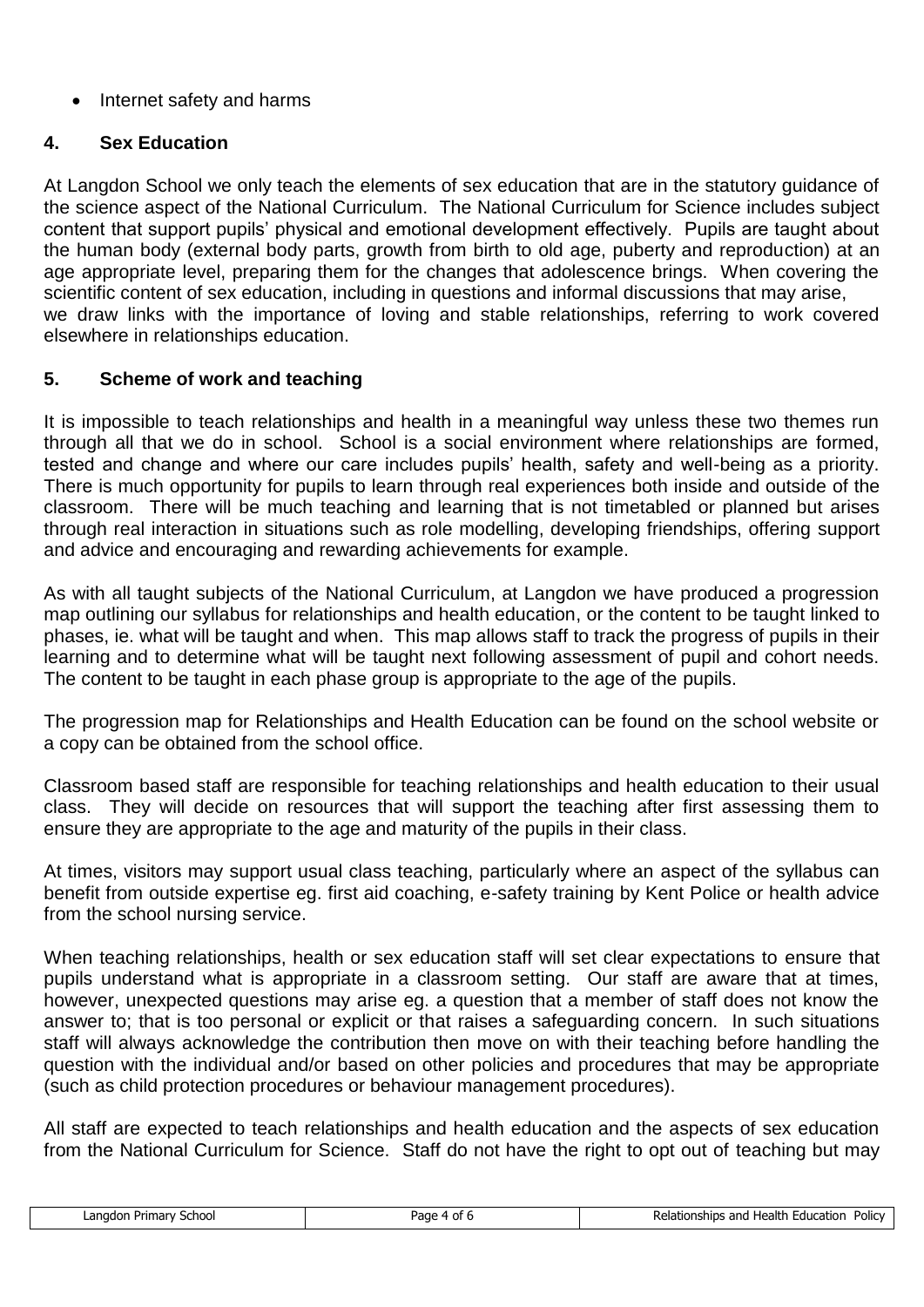ask for colleague or senior leadership support if they feel that this would be helpful and/or beneficial to them or their class.

#### **6. Parental Involvement and right to withdraw**

Parents are crucial partners in terms of teaching children how to understand relationships and healthy living. In light of this, school leaders will, from time to time, share information about the way we determine how we will teach relationships and health education with parents in order to gather their thoughts, ideas and opinions. Parents are encouraged to share their ideas with us with regard to the policy, progression map and teaching content of relationships and health education in order to ensure that they reflect the local context of our school. Of course, this does not mean that every individual opinion will be included, rather that an overall consensus is generated that reflects the majority.

Sex education is not compulsory in primary schools. Parents have the right, by law, to withdraw their child from any sex education that is taught in primary schools where the teaching is above and beyond the requirements laid out in the science curriculum for Key Stages 1 and 2 and in the DfE guidance for relationships and health education. At Langdon, sex education only covers content as set down in the guidance from the DfE for the teaching of relationships and health education and the science curriculum; no additional or further content is taught. Parents therefore, do not have the right to withdraw their child from this element of our curriculum or teaching.

There is no right to withdraw a child from any aspect of relationships education or health education because these are compulsory subjects in all primary schools.

Occasionally, issues about relationships and sex may arise spontaneously in other lessons, while studying a text in English for example, where it is not the main focus of the lesson. This is not considered to be part of the planned curriculum and parents should be aware that they cannot withdraw their child from this type of incidental teaching. They should be aware that staff will always handle any such incidental situation sensitively and honestly and in line with our guidance for teaching relationships as laid out in this policy.

#### **6. Special Educational Needs and Disability (SEND)**

Relationships and health education is accessible to all pupils at Langdon School. Our teaching is differentiated and personalised to ensure that all pupils are able to engage with planned activities appropriate to their needs. We are mindful of the 'Preparing for Adulthood' outcomes of the Code of Practice for SEND when teaching about relationships and health with pupils who have additional needs.

Staff are aware of the importance of some issues that arise in relationships and health education that may be particularly relevant to pupils with SEND who are vulnerable to exploitation, bullying or poor well-being and mental health. They will take the opportunity to show pupils how to work collaboratively to support each other and also how to get advice, help or support if needed for themselves or for others if concerns arise.

#### **7. Equality**

Under the provisions of the Equality Act schools must not discriminate unlawfully against others on the grounds of protected characteristics ie. because of age, sex, race, disability, religion or belief, gender reassignment, pregnancy or maternity or sexual orientation.

| Langdor<br>School<br>Primary | שמכני.<br>Ωt<br>'dut | . Health<br>Polic<br>Relationships and<br>Education |
|------------------------------|----------------------|-----------------------------------------------------|